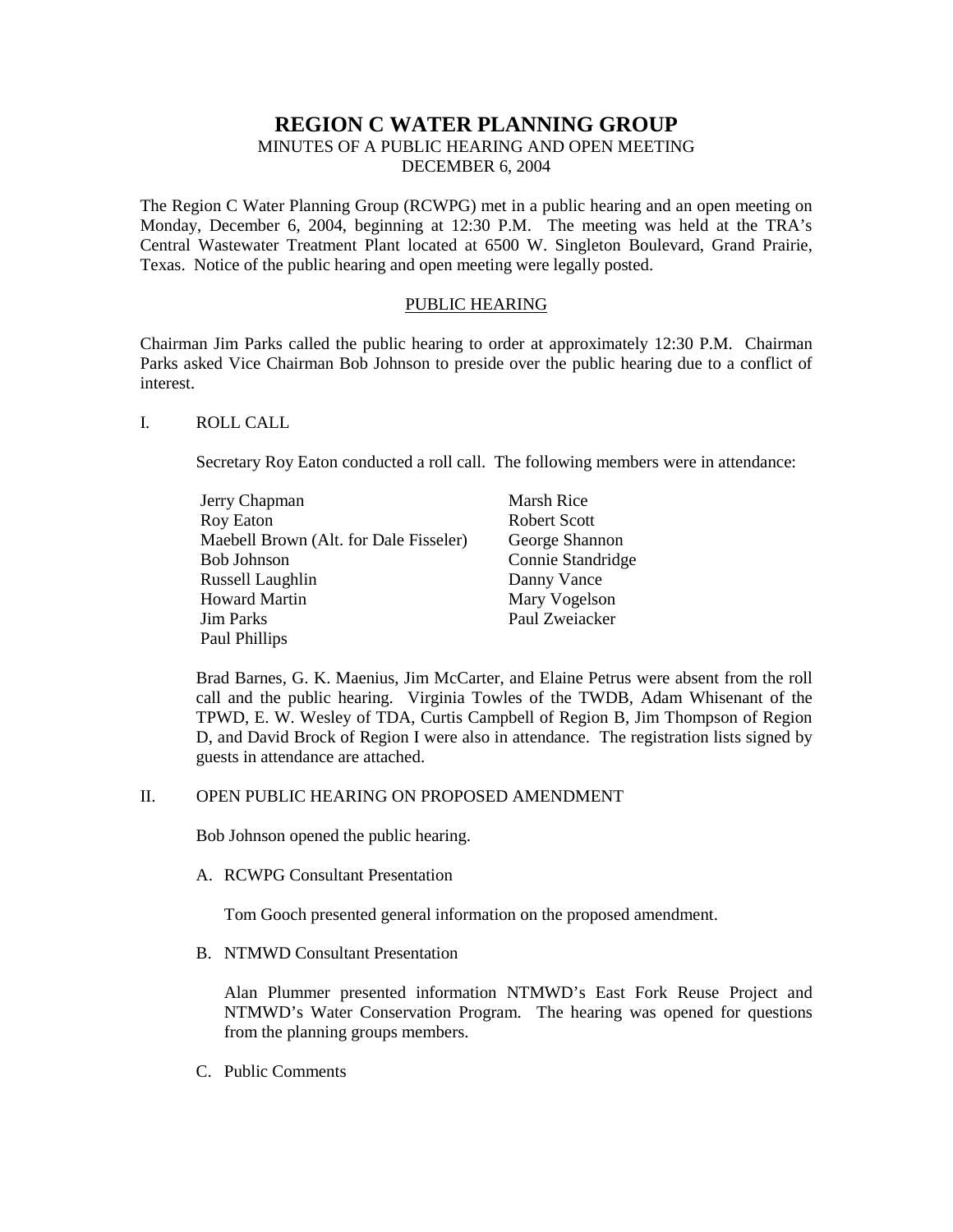RCWPG MINUTES DECEMBER 6, 2004 PAGE 2

> Bob Johnson then opened the hearing for comments from the public. He asked the registered speakers to hold their comments to five minutes and focus on the issue before the planning group. The following speakers presented comments:

- 1. Jack Hittson
- 2. Elizabeth Hittson
- 3. Kevin Smith
- 4. Beth Johnson
- 5. Sheri Fowler
- 6. David Nabors
- 7. Alan Plummer

Bob Johnson advised that no action would be taken until January 2005 on the proposed amendment and that the written comment period would be open until January 5, 2005. Also, he advised that documents related to the proposed amendment were available on the Region C website or by request.

# III. CLOSE PUBLIC HEARING

Danny Vance made the motion to adjourn the public hearing. George Shannon seconded the motion, which was unanimously approved by the RCWPG. The public hearing adjourned at 1:10 P.M.

#### PUBLIC MEETING

Chairman Jim Parks called the meeting to order at approximately 1:15 P.M. Chairman Parks asked that individuals interested in making comments sign up on a speaker registration form.

I. ROLL CALL

The same members were present and absent as listed above at the public hearing. Chairman Parks recognized special guest Bill Mullican of the TWDB.

II. APPROVAL OF MINUTES – October 4, 2004

Mary Vogelson offered the following amendment to the minutes of October 4, 2004, as follows:

Item III. A. Potentially Feasible Water Management Strategies

"Mary Vogelson offered an amendment to the motion; however, rescinded the amendment once it was discussed. clarified that the Patman/Chapman system operation would be definitely included under the categories of system operations.

Danny Vance made the motion to approve the minutes with the proposed amendment. George Shannon seconded the motion, which was unanimously approved by the RCWPG.

# III. ACTION ITEMS FOR CONSIDERATION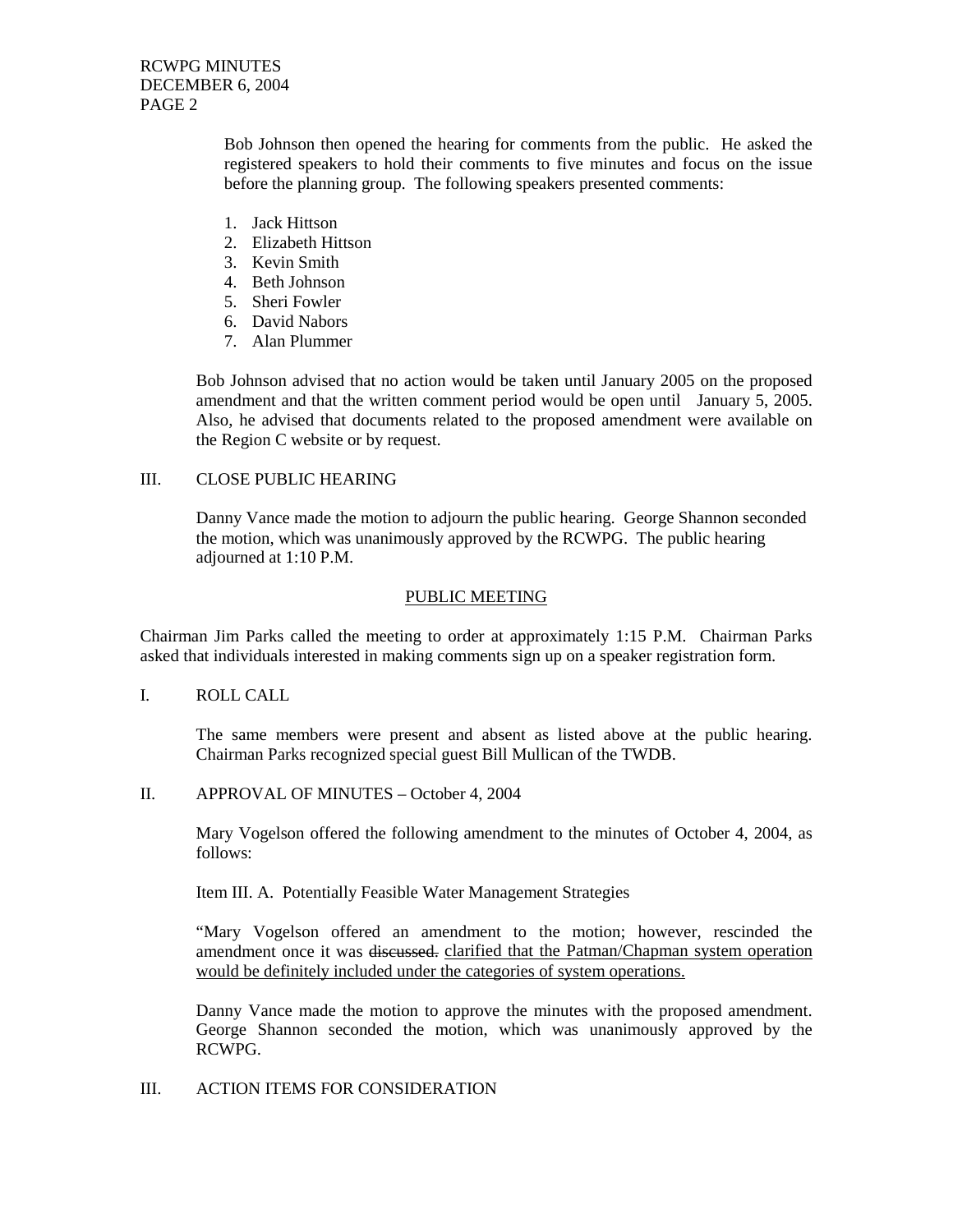A. Key Water Quality Parameters

The consultants discussed the recommended key water quality parameters and baseline conditions. George Shannon made the motion to approve the list of key water quality parameters as outlined in the November 15, 2004, memorandum. Paul Phillips seconded the motion, which was unanimously approved by the RCWPG.

B. Available Supplies

Tom Gooch reviewed the memorandum on Available Water Supplies updated on December 3, 2004.

Chairman Parks called on the following registered speaker to present comments:

1. Beth Johnson

Jerry Chapman made the motion to approve submitting the available water supply data to the TWDB after a two-week comment period and to allow the consultants to make corrections as needed. Paul Phillips seconded the motion, which was unanimously approved by the RCWPG.

C. Bond Length for Projects

Tom Gooch made the recommendation to utilize 30 years as the bond length for reservoirs and all projects. George Shannon made the motion to approve utilizing 30 years as the bond length for reservoirs and all projects. Danny Vance seconded the motion, which was unanimously approved by the RCWPG.

D. Methodology for Evaluating Water Management Strategies

Tom Gooch reviewed the proposed methodology for evaluating water management strategies as outlined in the memorandum dated November 18, 2004.

Chairman Parks called on the following registered speaker to present comments:

1. Beth Johnson

Danny Vance made a motion to approve the proposed methodology for evaluating water management strategies. Paul Zweiacker seconded the motion, which was unanimously approved by the RCWPG.

E. Conflicts of Federal and/or State Actions with Approved Water Supply Plans

Tom Gooch discussed the proposed Hearts Bluff Mitigation Bank. Jim Parks reviewed a draft letter regarding the situation. He requested the planning group members review the draft letter and comment to Mr. Parks by December 29, 2004.

Chairman Parks called on the following registered speakers to present their comments: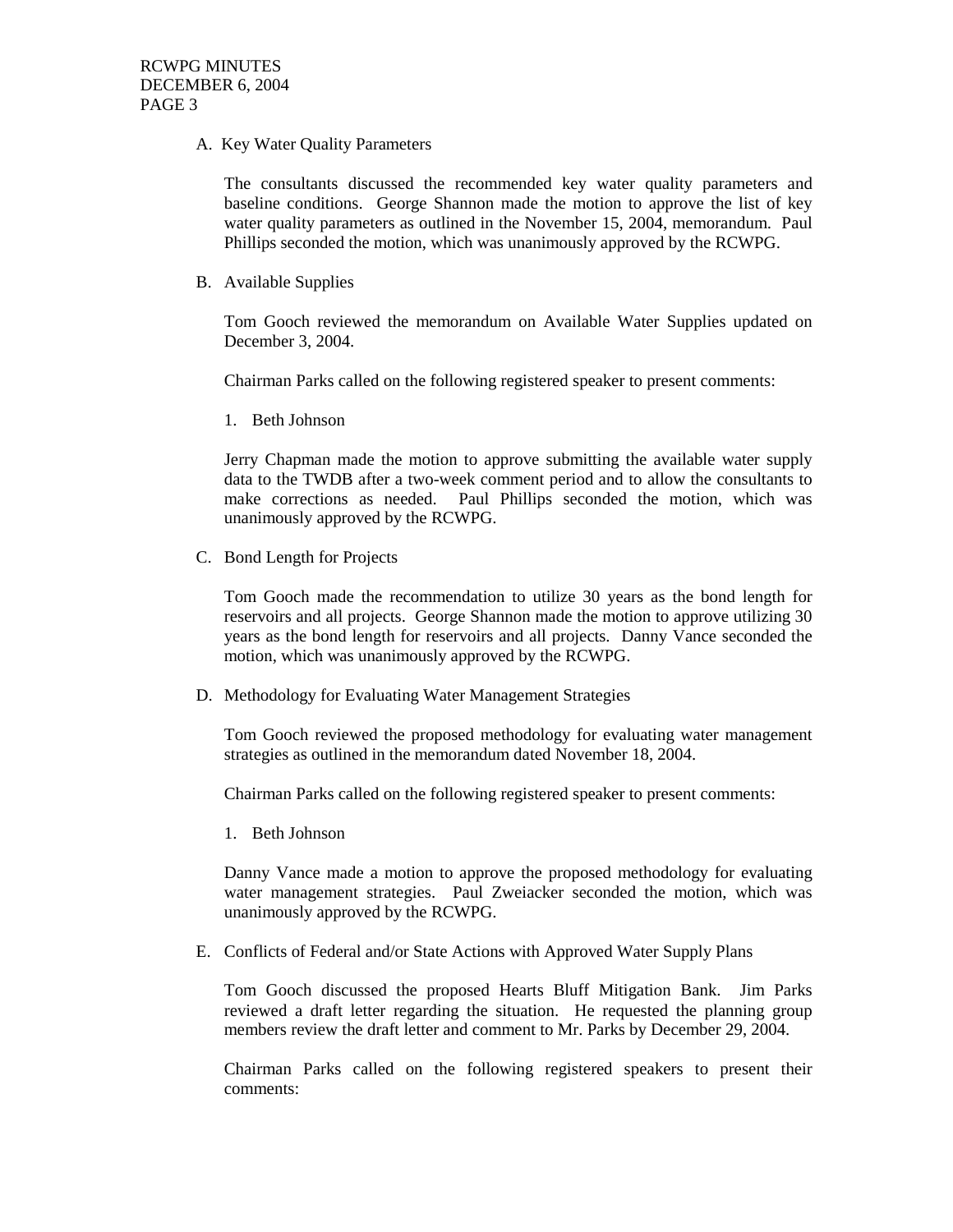- 1. David Nabors
- 2. Beth Johnson

George Shannon made a motion to authorize the Chairman to send the proposed letter to the USACE regarding the Hearts Bluff Mitigation Bank. Jerry Chapman seconded the motion, which was approved by a unanimous vote.

F. Unique Stream Segment Committee

Dr. Paul Phillips gave a brief report from the Unique Stream Segment Committee. Virginia Towles and Adam Whisenant attended the Committee meeting earlier on this date. The Committee is looking into certain stream segments. A full report will be given at the next Region C meeting.

G. Letter to Texas Water Development Board Regarding the Regional Water Planning Process

Jim Parks advised that he and other regional chairs had met in Austin with the TWDB to discuss general concerns/questions regarding the regional water planning process. Kevin Ward had suggested that the Chairmen review their concerns with their respective planning groups and then prepare a letter to the TWDB outlining their concerns. Chairman Parks reviewed a memorandum he prepared outlining Region C's concerns.

Chairman Parks called on the following registered speaker to present comments:

1. Beth Johnson

George Shannon made a motion to allow the Chairman to summarize concerns in the form of a letter to the TWDB, send the draft letter to the RCWPG members for review and comment, and mail the letter before the end of the year to the TWDB with copies sent to all other regional water planning group chairs. Marsh Rice seconded the motion, which was approved with a unanimous vote.

H. Adopt Resolution No. 04-1 Appointed Executive Committee to Develop Slate of Officers for 2005

On a motion by Marsh Rice, seconded by Paul Zweiacker, the RCWPG unanimously adopted Resolution No. 04-1 appointing an Executive Committee consisting of Jim Parks, Chairman; Bob Johnson, Vice Chairman; Roy Eaton, Secretary, and two members at large – Bob Scott and Russell Laughlin, to serve on the Executive Committee to develop a slate of officers for 2005. The Executive Committee shall recommend a slate of officers for 2005 to the RCWPG at their next regularly scheduled meeting.

#### IV. DISCUSSION ITEMS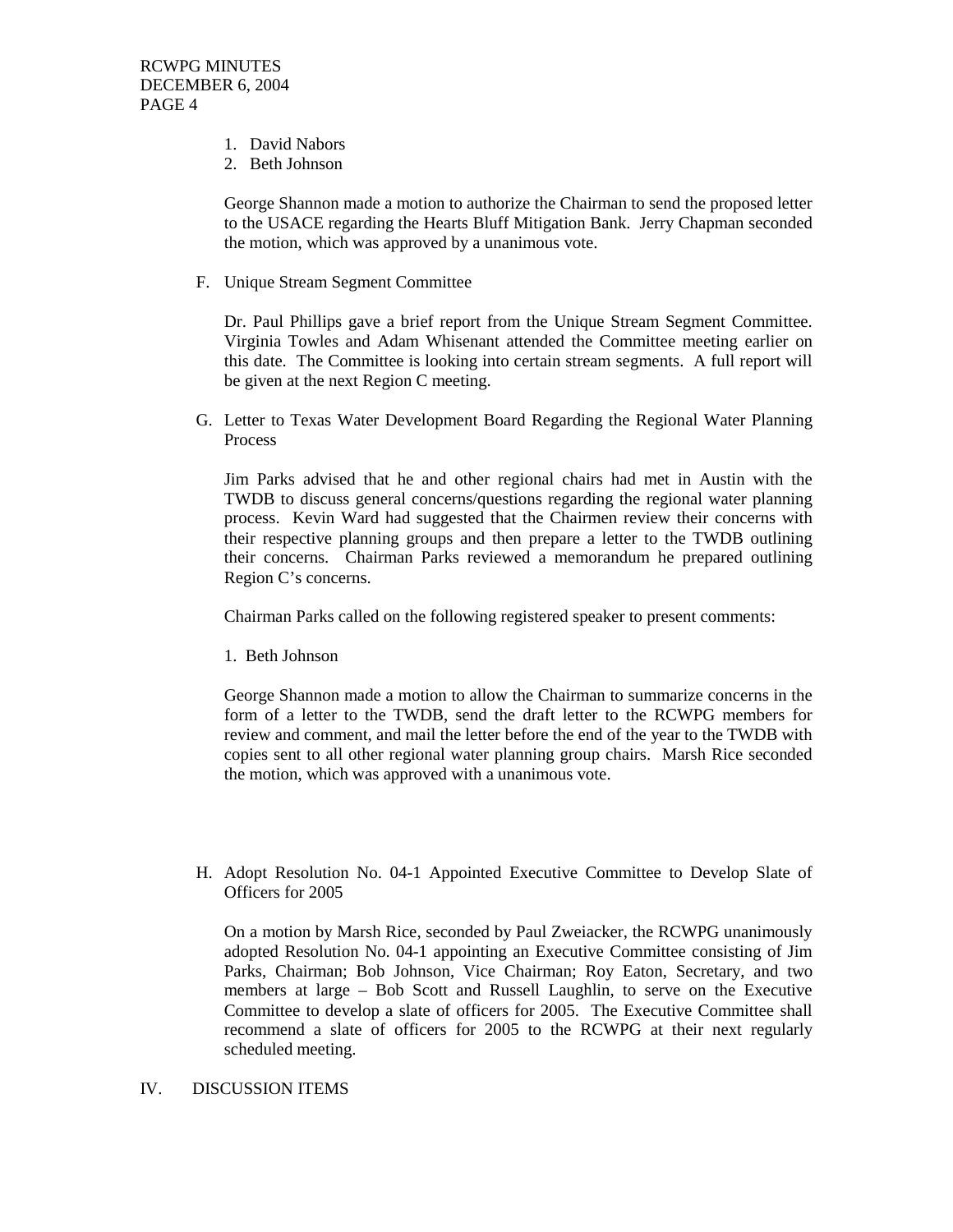A. Conservation Strategies Report

Brian McDonald presented a report on water conservation strategies.

B. Reserve Water Supplies

Tom Gooch briefly discussed the reserve water supplies and will provide a additional information.

C. Media Updates

Amy Fuhrer of Cooksey Communications presented a media update.

D. Summary of Speaker Comments to RCWPG at August 31, 2004, RCWPG Meeting

Tom Gooch advised that the summary of speaker comments was posted on the Region C website and included in the notebook of today's meeting.

E. Update on Overall Status and Next Steps

Tom Gooch reviewed the overall status and next steps.

# V. OTHER DISCUSSION

- A. Updates from the Chair N/A
- B. Report from Regional Liaisons

A report was provided by the following liaisons:

- Jerry Chapman, Region B
- Jim Thompson, Region D
- Paul Zweiacker, Region G
- Mike Rickman, Region D
- Danny Vance, Region H
- Connie Standridge, Region I
- C. Report from TWDB

Virginia Towles and Bill Mullican of the TWDB provided comments.

D. Confirm Date and Location of Next Meeting

The next meetings of the RCWPG will be held on Thursday, January 13, 2004, and Monday, March 7, 2005, at 1:00 P.M. at TRA's Central Wastewater Treatment Plant.

E. Other Discussion

None